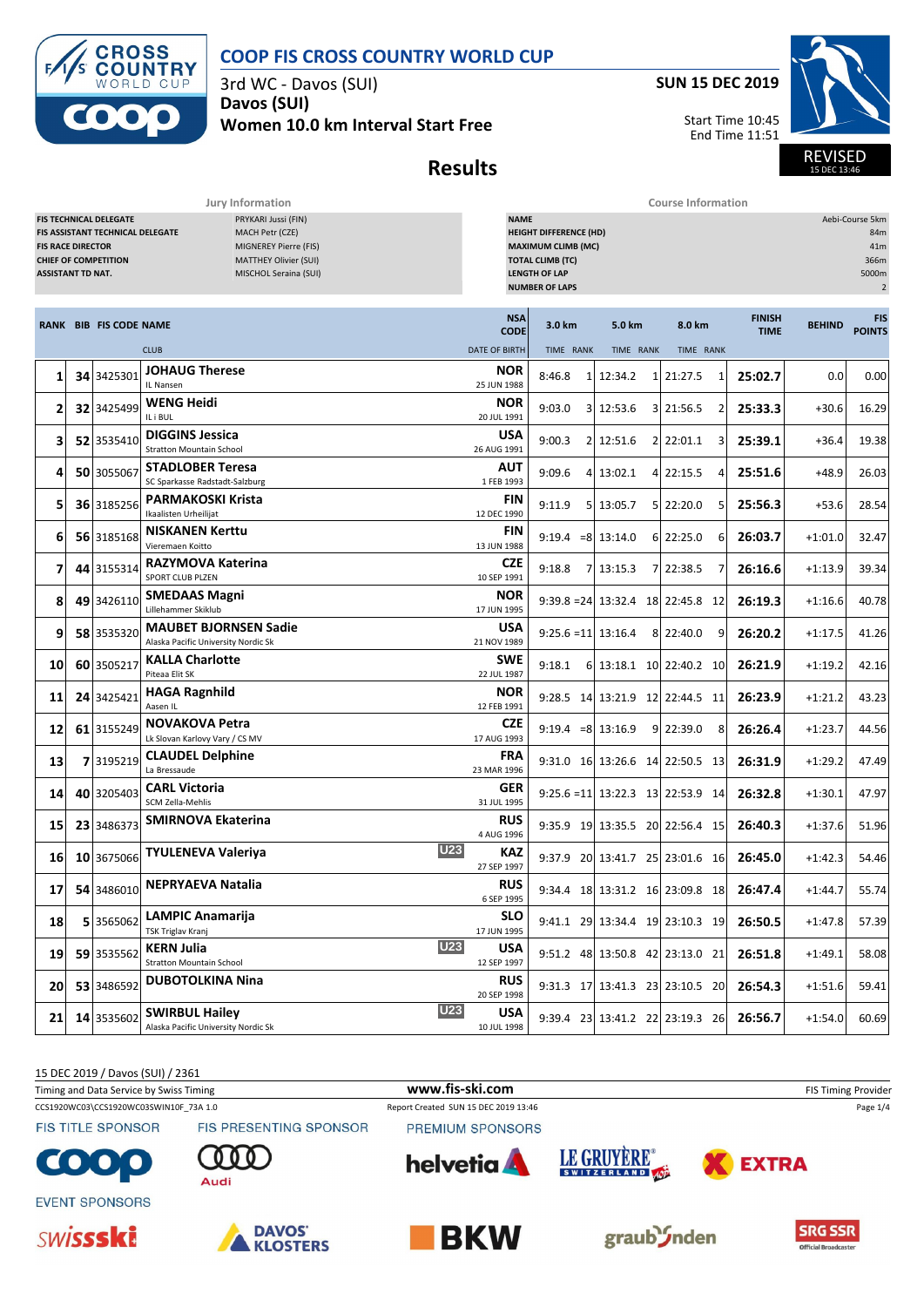

3rd WC - Davos (SUI) **Davos (SUI) Women 10.0 km Interval Start Free** **SUN 15 DEC 2019**

Start Time 10:45 End Time 11:51



15 DEC 13:46

## **Results**

|    |    | <b>RANK BIB FIS CODE NAME</b> |                                                                | <b>NSA</b><br><b>CODE</b>               | 3.0 km              | 5.0 km                                                  | 8.0 km        | <b>FINISH</b><br><b>TIME</b> | <b>BEHIND</b> | <b>FIS</b><br><b>POINTS</b> |
|----|----|-------------------------------|----------------------------------------------------------------|-----------------------------------------|---------------------|---------------------------------------------------------|---------------|------------------------------|---------------|-----------------------------|
|    |    |                               | <b>CLUB</b>                                                    | <b>DATE OF BIRTH</b>                    | TIME RANK           | TIME RANK                                               | TIME RANK     |                              |               |                             |
| 22 |    | 30 3485862                    | <b>ZHAMBALOVA Alisa</b>                                        | <b>RUS</b><br>13 SEP 1994               |                     | $9:46.2 = 33 \mid 13:45.7 \mid 31 \mid 23:15.3 \mid 23$ |               | 27:00.7                      | $+1:58.0$     | 62.82                       |
| 23 |    | 55 3535448                    | <b>FRANKOWSKI Rosie</b><br>Alaska Pacific University Nordic Sk | <b>USA</b><br>30 JUL 1991               |                     | 9:25.1 10 13:32.2 17 23:03.6 17                         |               | 27:01.2                      | $+1:58.5$     | 63.09                       |
| 24 |    | 38 3506079                    | <b>LUNDGREN Moa</b><br><b>IFK Umeaa</b>                        | <b>U23</b><br>SWE<br>14 APR 1998        |                     | 9:26.5 13 13:20.2 11 23:15.2 22                         |               | 27:01.3                      | $+1:58.6$     | 63.14                       |
| 25 |    | 43 3055108                    | <b>UNTERWEGER Lisa</b><br>SK Rottenmann-Steiermark             | <b>AUT</b><br>4 FEB 1995                |                     | $9:50.7$ 46 13:46.5 34 23:25.4 = 29                     |               | 27:07.2                      | $+2:04.5$     | 66.28                       |
| 26 |    | 22 3486314                    | <b>KIRPICHENKO Yana</b>                                        | <b>RUS</b><br>22 JAN 1996               |                     | 9:40.9 27 13:43.4 28 23:19.0 25                         |               | 27:07.7                      | $+2:05.0$     | 66.55                       |
| 27 | 39 | 3675036                       | <b>MANDRIKA Olga</b>                                           | KAZ<br>17 JUN 1993                      |                     | 9:38.1 21 13:42.9 27 23:18.9 24                         |               | 27:08.6                      | $+2:05.9$     | 67.03                       |
| 28 |    | 29 3515221                    | <b>FAEHNDRICH Nadine</b><br>Horw                               | SUI<br>16 OCT 1995                      |                     | $9:40.5$ 26 13:37.8 21 23:24.4 = 27                     |               | 27:09.6                      | $+2:06.9$     | 67.56                       |
| 29 |    | 26 3425703                    | <b>SLIND Kari Oeyre</b><br>Oppdal II                           | NOR<br>22 OCT 1991                      | $9:48.8$ 42 13:41.6 |                                                         | 24 23:26.3 31 | 27:09.9                      | $+2:07.2$     | 67.72                       |
| 30 |    | 16 3185137                    | <b>KYLLOENEN Anne</b><br>Kainuun Hiihtoseura                   | <b>FIN</b><br>30 NOV 1987               |                     | 9:41.0 28 13:48.4 38 23:27.0 32                         |               | 27:11.7                      | $+2:09.0$     | 68.68                       |
| 31 | 51 | 3505956                       | <b>ROENNLUND Elina</b><br>Ifk Umeaa                            | <b>SWE</b><br>14 OCT 1996               |                     | $9:30.6$ 15 13:28.0 15 23:24.4 = 27                     |               | 27:12.0                      | $+2:09.3$     | 68.84                       |
| 32 |    | 46 3425669                    | <b>KALVAA Anne Kjersti</b><br>Lundamo II                       | <b>NOR</b><br>5 JUN 1992                |                     | $9:39.8 = 24 \mid 13:42.4$ 26 23:25.4 = 29              |               | 27:12.1                      | $+2:09.4$     | 68.89                       |
| 33 |    | 20 3195250                    | <b>CHAMIOT MAITRAL Laura</b><br>C.S des saisies                | <b>U23</b><br><b>FRA</b><br>10 APR 1998 |                     | 9:50.8 47 13:49.1 39 23:33.2 35                         |               | 27:16.1                      | $+2:13.4$     | 71.02                       |
| 34 |    | 42 1274580                    | <b>ISHIDA Masako</b><br>JR Hokkaido Ski Team                   | <b>JPN</b><br>5 NOV 1980                |                     | 9:46.7 36 13:51.5 43 23:32.8 33                         |               | 27:16.3                      | $+2:13.6$     | 71.13                       |
| 35 |    | 45 3105095                    | <b>NISHIKAWA Emily</b><br>Whitehorse Cross Country Ski Club    | CAN<br>26 JUL 1989                      |                     | 9:47.7 39 13:46.7 35 23:33.4 36                         |               | 27:17.9                      | $+2:15.2$     | 71.98                       |
| 36 | 47 | 3105146                       | <b>BEATTY Dahria</b><br>Whitehorse CC Ski Club                 | CAN<br>7 MAR 1994                       |                     | 9:45.1 32 13:46.3 33 23:37.6 41                         |               | 27:19.2                      | $+2:16.5$     | 72.67                       |
| 37 |    | 13 3675035                    | <b>SHEVCHENKO Anna</b>                                         | KAZ<br>4 AUG 1993                       |                     | 9:42.7 31 13:47.8 37 23:36.0 38                         |               | 27:23.6                      | $+2:20.9$     | 75.01                       |
| 38 | 2  | 3506008                       | <b>RIBOM Emma</b><br>Piteaa Elit                               | <b>U23</b><br><b>SWE</b><br>29 NOV 1997 |                     | 9:47.0 37 13:45.3 30 23:42.5 45                         |               | 27:24.8                      | $+2:22.1$     | 75.65                       |
| 39 |    | 12 3535385                    | <b>PATTERSON Caitlin</b><br>Craftsbury Nordic Ski Club         | <b>USA</b><br>30 JAN 1990               | $9:38.9$ 22 13:47.0 |                                                         | 36 23:33.0 34 | 27:25.3                      | $+2:22.6$     | 75.92                       |
| 40 |    | 25 3485490                    | <b>TSAREVA Olga</b>                                            | <b>RUS</b><br>25 JAN 1990               |                     | $9:47.6$ 38 13:53.1 46 23:36.5 = 39                     |               | 27:25.7                      | $+2:23.0$     | 76.13                       |
| 41 |    | 63 3426431                    | <b>SIMPSON-LARSEN Karoline</b><br>Il Vargar                    | <b>U23</b><br><b>NOR</b><br>4 AUG 1997  |                     | $9:46.5$ 35 13:43.7 29 23:36.5 = 39                     |               | 27:28.6                      | $+2:25.9$     | 77.67                       |
| 42 |    | 27 3295000                    | <b>BROCARD Elisa</b><br>C.S. ESERCITO                          | ITA<br>27 OCT 1984                      |                     | 9:47.8 40 13:49.5 40 23:40.4 43                         |               | 27:29.7                      | $+2:27.0$     | 78.26                       |
| 43 |    | 35 3155324                    | <b>JANATOVA Katerina</b><br><b>DUKLA Liberec</b>               | <b>U23</b><br><b>CZE</b><br>13 MAR 1997 |                     | 9:54.8 50 13:59.4 50 23:46.4 48                         |               | 27:30.0                      | $+2:27.3$     | 78.42                       |
| 44 |    | 6 3045076                     | <b>YEATON Jessica</b>                                          | <b>AUS</b><br>21 NOV 1991               | 9:49.8 44           |                                                         | 23:35.0 37    | 27:30.6                      | $+2:27.9$     | 78.74                       |
| 45 |    | 57 3195253                    | <b>DUCORDEAU Juliette</b><br>C.S nordique villard de lans      | FRA<br>22 DEC 1998                      |                     | 9:48.9 43 13:51.8 44 23:39.7 42                         |               | 27:31.3                      | $+2:28.6$     | 79.11                       |
| 46 |    | 9 3185579                     | <b>MATINTALO Johanna</b><br>Poeytyaen Urheilijat               | <b>FIN</b><br>11 DEC 1996               |                     | 9:55.0 51 14:01.3 51 23:46.9 49                         |               | 27:35.7                      | $+2:33.0$     | 81.45                       |

15 DEC 2019 / Davos (SUI) / 2361

Timing and Data Service by Swiss Timing **www.fis-ski.com www.fis-ski.com** FIS Timing Provider

CCS1920WC03\CCS1920WC03SWIN10F\_73A 1.0 Report Created SUN 15 DEC 2019 13:46 Page 2/4

**FIS TITLE SPONSOR** 

FIS PRESENTING SPONSOR

Audi

PREMIUM SPONSORS









 $\bullet$ 







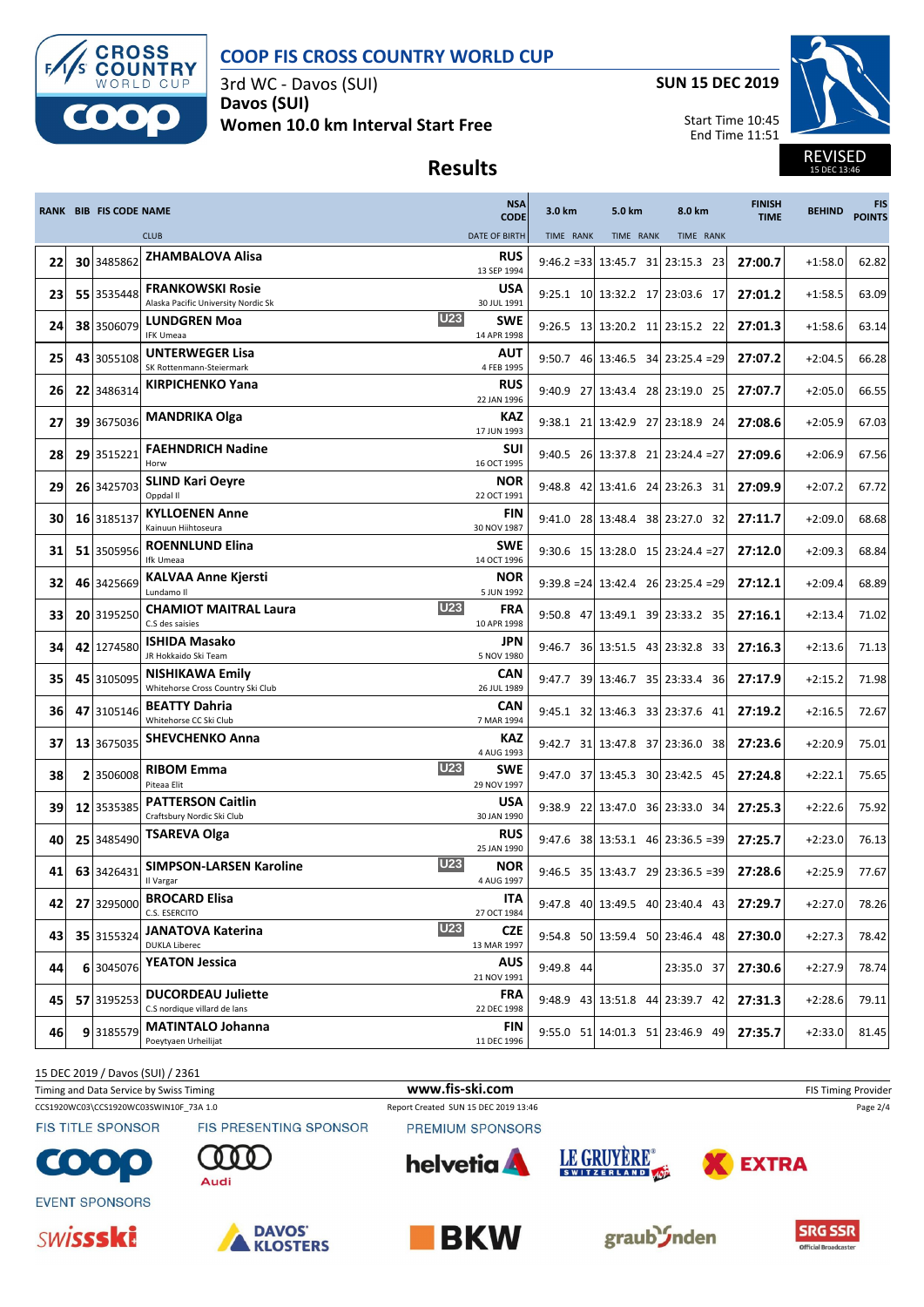

3rd WC - Davos (SUI) **Davos (SUI) Women 10.0 km Interval Start Free** **SUN 15 DEC 2019**

Start Time 10:45 End Time 11:51



REVISED 15 DEC 13:46

# **Results**

|    | <b>RANK BIB FIS CODE NAME</b> |                                                                                | <b>NSA</b><br><b>CODE</b> | 3.0 km    | 5.0 km               | 8.0 km                                   | <b>FINISH</b><br><b>TIME</b> | <b>BEHIND</b> | <b>FIS</b><br><b>POINTS</b> |
|----|-------------------------------|--------------------------------------------------------------------------------|---------------------------|-----------|----------------------|------------------------------------------|------------------------------|---------------|-----------------------------|
|    |                               | <b>CLUB</b>                                                                    | <b>DATE OF BIRTH</b>      | TIME RANK | TIME RANK            | TIME RANK                                |                              |               |                             |
| 47 | 64 3515087                    | van der GRAAFF Laurien<br><b>TG Hutten</b>                                     | SUI<br>14 OCT 1987        |           | 9:55.4 52 13:53.7 47 | 23:50.8 51                               | 27:37.5                      | $+2:34.8$     | 82.41                       |
| 48 | 3 3505998                     | <b>U23</b><br><b>OLSSON Moa</b><br>Falun-Borlaenge SK                          | <b>SWE</b><br>6 JUL 1997  |           |                      | 9:55.9 53 13:57.7 48 23:57.2 52          | 27:38.1                      | $+2:35.4$     | 82.73                       |
| 49 | 28 3185114                    | <b>MONONEN Laura</b><br>Hameenlinnan Hiihtoseura                               | FIN<br>5 OCT 1984         |           |                      | 9:47.9 41 13:58.8 49 23:45.0 46          | 27:38.7                      | $+2:36.0$     | 83.05                       |
| 50 | 41 3185343                    | <b>SAAPUNKI Susanna</b><br>Vuokatti Ski Team Kainuu                            | <b>FIN</b><br>14 OCT 1992 |           |                      | $9:46.2 = 33 \mid 13:52.5$ 45 23:41.2 44 | 27:38.9                      | $+2:36.2$     | 83.16                       |
| 51 | 21 3295147                    | <b>PELLEGRINI Sara</b><br>G.S. FIAMME ORO MOENA                                | ITA<br>5 MAY 1986         |           |                      | 9:59.0 55 14:05.1 53 23:50.0 50          | 27:39.2                      | $+2:36.5$     | 83.32                       |
| 52 | 11 3295144                    | <b>DEBERTOLIS Ilaria</b><br>G.S. FIAMME ORO MOENA                              | ITA<br>17 SEP 1989        |           |                      | 9:42.0 30 13:45.9 32 23:45.4 47          | 27:40.1                      | $+2:37.4$     | 83.80                       |
| 53 | 62 3506166                    | <b>U23</b><br><b>SVAHN Linn</b><br>Oestersunds SK                              | <b>SWE</b><br>9 DEC 1999  |           |                      | 9:49.9 45 14:04.6 52 24:02.0 53          | 27:44.0                      | $+2:41.3$     | 85.87                       |
| 54 | 8 3295370                     | <b>U23</b><br><b>FRANCHI Francesca</b><br><b>GRUPPO SCIATORI FIAMME GIALLE</b> | ITA<br>24 DEC 1997        |           |                      | 10:02.6 58 14:10.0 56 24:03.7 56         | 27:45.0                      | $+2:42.3$     | 86.40                       |
| 55 | 37 3195289                    | <b>DOLCI Flora</b><br>A.S edelweiss                                            | <b>FRA</b><br>9 OCT 1999  |           |                      | 9:53.7 49 13:50.3 41 24:03.1 55          | 27:53.2                      | $+2:50.5$     | 90.77                       |
| 56 | 19 3295241                    | <b>GANZ Caterina</b><br><b>GRUPPO SCIATORI FIAMME GIALLE</b>                   | ITA<br>13 NOV 1995        |           |                      | 9:57.2 54 14:08.6 55 24:02.3 54          | 27:53.8                      | $+2:51.1$     | 91.09                       |
| 57 | 15 3665121                    | <b>SERONOSOVA Polina</b>                                                       | <b>BLR</b><br>22 JAN 1993 |           |                      | 10:04.2 60 14:10.2 57 24:06.0 58         | 27:59.1                      | $+2:56.4$     | 93.91                       |
| 58 | 1 3155186                     | <b>SCHUETZOVA Sandra</b><br>CKS SKI Jilemnice                                  | <b>CZE</b><br>21 OCT 1991 |           |                      | 10:01.2 56 14:15.1 59 24:12.5 59         | 27:59.5                      | $+2:56.8$     | 94.12                       |
| 59 | 4 3565034                     | <b>CEBASEK Alenka</b><br><b>TSK Bled</b>                                       | <b>SLO</b><br>24 APR 1989 |           |                      | 10:01.5 57 14:05.8 54 24:05.2 57         | 28:00.0                      | $+2:57.3$     | 94.39                       |
| 60 | 18 3486213                    | <b>U23</b><br><b>DURKINA Lidia</b>                                             | <b>RUS</b><br>11 SEP 1997 |           |                      | 10:03.6 59 14:13.6 58 24:15.2 60         | 28:08.9                      | $+3:06.2$     | 99.13                       |
| 61 | 66 3515289                    | <b>U23</b><br><b>STEINER Desiree</b><br>Davos                                  | SUI<br>9 AUG 1998         |           |                      | 10:13.9 63 14:15.5 60 24:49.0 62         | 28:37.2                      | $+3:34.5$     | 114.19                      |
| 62 | 31 3155270                    | <b>HYNCICOVA Petra</b><br>Dukla Liberec                                        | <b>CZE</b><br>1 MAY 1994  |           |                      | 10:14.9 64 14:21.2 61 24:50.2 63         | 28:39.0                      | $+3:36.3$     | 115.15                      |
| 63 | 33 3675049                    | <b>BYKOVA Irina</b>                                                            | <b>KAZ</b><br>6 JUL 1993  |           |                      | 10:12.2 62 14:25.8 63 24:35.6 61         | 28:46.5                      | $+3:43.8$     | 119.15                      |
| 64 | 17 3515238                    | <b>HIERNICKEL Lydia</b><br>Gardes-Frontiere                                    | SUI<br>23 DEC 1996        |           |                      | 10:09.5 61 14:22.0 62 25:15.3 64         | 29:10.3                      | $+4:07.6$     | 131.82                      |
| 65 | 67 3045070                    | <b>WRIGHT Casey</b><br>Birkebeiner Nordic Ski Club                             | AUS<br>19 DEC 1994        |           |                      | 11:00.0 65 15:03.9 64 26:29.3 65         | 30:18.5                      | $+5:15.8$     | 168.12                      |
| 66 | 65 3715013                    | <b>KUSMUK Sanja</b><br>SK Romanija                                             | BIH<br>17 MAR 1996        |           |                      | 12:11.7 66 16:51.7 65 29:07.9 66         | 33:30.6                      |               | +8:27.9 270.39              |

| Did not Start |                                  |            |  |
|---------------|----------------------------------|------------|--|
|               | 48 3535316 BRENNAN Rosie         | USA        |  |
|               | Alaska Pacific Nordic Ski Center | 2 DEC 1988 |  |

| <b>WEATHER</b> | <b>SNOW CONDITION</b> | <b>TEMPERATURES</b> | <b>COMPETITORS / NSA</b> |                |               |            |            |            |            |     |
|----------------|-----------------------|---------------------|--------------------------|----------------|---------------|------------|------------|------------|------------|-----|
|                |                       | <b>AIR</b>          | SNOW                     | <b>ENTRIES</b> | <b>RANKED</b> | <b>DNS</b> | <b>DNF</b> | <b>DSQ</b> | <b>DQB</b> | LAP |
| Few clouds     | Hard                  | $2.0^\circ C$       | $-2.2^{\circ}$ C         | 67<br>' 18     | 66/18         |            | 0/6        | 0/0        | 0/0        | 0/0 |
|                |                       |                     |                          |                |               |            |            |            |            |     |

15 DEC 2019 / Davos (SUI) / 2361

CCS1920WC03\CCS1920WC03SWIN10F\_73A 1.0 Report Created SUN 15 DEC 2019 13:46 Page 3/4 Timing and Data Service by Swiss Timing **WWW.fis-Ski.com WWW.fis-Ski.com** FIS Timing Provider

**FIS TITLE SPONSOR** 

 $\bullet$  $\bullet$ 







FIS PRESENTING SPONSOR



PREMIUM SPONSORS

**helvetia** 



LE GRUYÈRE®



**EXTRA**